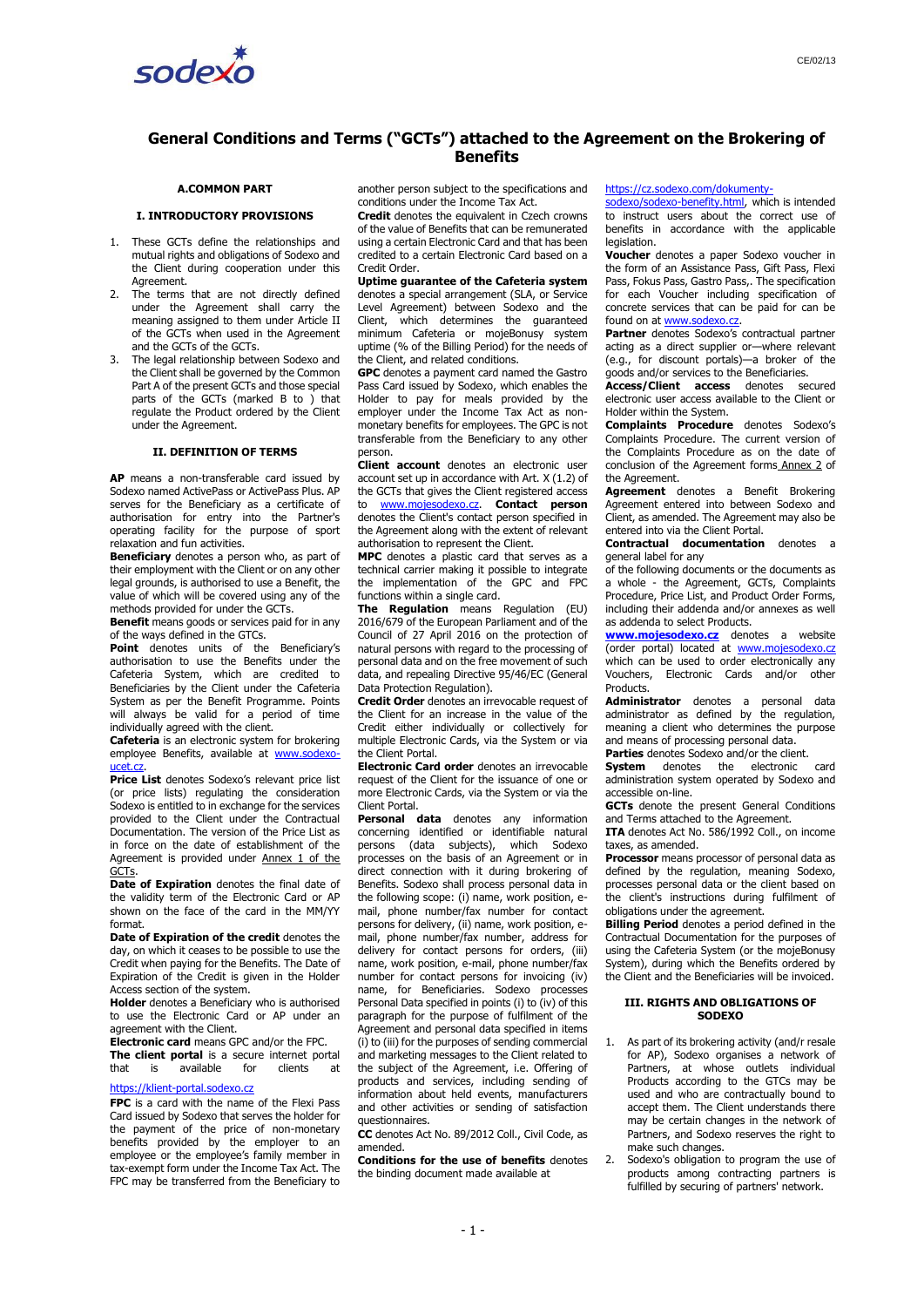- 3. Considering the nature of the scheme, which makes it possible to pay for the Benefits using the payment methods set out under the GCTs, the Parties have agreed that the provision under Articles 2446, 2450, 2451 and 2452 CC shall not be applied.
- Sodexo shall have the right to discontinue meeting the obligations incumbent upon them under the Agreement, or suspend the discharge of their duties if the Client is late meeting any of the obligations incumbent upon them under the Agreement.
- 5. If the Client is repeatedly in default for the payment of services, Sodexo reserves the right to charge the Client interest on top of the corresponding default payment.
- 6. Sodexo reserves the right to charge the Client for manual work conducted by its employees that goes beyond the scope of the normal performance of contract, especially in regard to manual work of an accounting nature or in connection with settling an account.

### <span id="page-1-4"></span>**IV. RIGHTS AND OBLIGATIONS OF THE CLIENT**

- 1. The Client undertakes to pay to Sodexo the agreed-upon fees for the activities under the present Agreement in the amount as set out in the Price List.
- The Client undertakes to use the Products in a way that conforms to the Contractual Documentation and with a view to providing the Benefits to the Beneficiaries; the Client specifically undertakes to refrain from doing anything to make the Products (or Vouchers) further accessible to or available for use by other third parties who are not<br>the Beneficiaries, unless otherwise the Beneficiaries, unless otherwise stipulated herein or in the Agreement.
- 3. The Client undertakes to inform Sodexo of any changes to their data that they are obligated to disclose to Sodexo under the Contractual Documentation.
- 4. The Client understands that as part of their business Sodexo consistently applies the "Code of Conduct for Business Partners and ["Statement of Business Integrity"](https://cz.sodexo.com/home/dokumenty-sodexo/sodexo-benefity/newsList-area/souhrnna-prohlaeni-sodexo-benefi/sodexo-statement.html), the full text of which, as in force, is available at the corporate website at [https://cz.sodexo.com/dokumenty](https://cz.sodexo.com/dokumenty-sodexo.html)[sodexo.html.](https://cz.sodexo.com/dokumenty-sodexo.html)
- <span id="page-1-6"></span>5. The client is required to arise all beneficiaries during the effectiveness of the agreement a) with obligation to use the selected products only for purchasing payment for goods and services for which these products are exclusively intended under these GTCs and other relevant legally defined standards in accordance with the conditions defined by the contract documentation or on the basis thereof, b) to commit to comply with these conditions. It shall be considered a breach of contract by the client if the beneficiary does not comply with the obligations and limitations defined in the contract documentation or on the basis thereof for use of the product.
- 6. Where certain means of paying in accordance with the GTCs involve any tax advantages, the use of such Vouchers is entirely at the discretion and at the responsibility of the Client and shall particularly be subject to the ITA.
- <span id="page-1-5"></span>7. The Client understands and acknowledges that the supplier of the Benefit is the Partner, and Sodexo is not responsible for the quality of the goods and services paid for using individual payment methods, and

that Sodexo may not be held accountable for any risks on the part of the Beneficiary that may be connected with the use of the services or purchase of the goods from the Partners' outlets.

8. The client is required to maintain a list of contact persons and a summary of their authorizations in relation to Sodexo and to keep up-to-date. Actions taken by the contact person or other person representing the client, if done in a manner anticipated by the agreement and by the GTCs, for the purposes of relationship with Sodexo shall always be attributable to the client.

# <span id="page-1-0"></span>**V. CONFIDENTIALITY AND TRADE SECRET**

- 1. The parties shall regard contract documentation and its contents as strictly confidential. The parties undertake to protect the confidentiality of the contents of the agreement and all information of which they have become aware in connection with the conclusion and fulfilment of the agreement (including the cooperation concept) and to refrain from disclosing such information to any third parties.
	- If the confidentiality and trade secret obligations set out under the present Article are breached, the entitled Party shall have the right to apply with the breaching Party a contractual fine in the amount of CZK 200,000 (in words: Two Hundred Thousand Czech Crowns) for every individual breach. This shall not affect the entitlement of the parties to compensation for damages and/or termination of the agreement.

### **VI. AGREEMENT TERMINATION**

- <span id="page-1-3"></span><span id="page-1-1"></span>1. The Agreement is entered into for an indefinite term. The Agreement may be terminated by either Party serving a written notice of termination without a cause. The notice term is three (3) months starting on the first day of the month following the month, during which the notice has been delivered to the other Party.
- 2. Sodexo shall have the right to terminate the Agreement with effect upon delivery of the notice to the Client in any of the cases (i) specified by law, (ii) by the present GCTs, and also if the Client (iii) breaches the Agreement or the present GCTs in any way, (iv) illegitimately compromises the name or the reputation of Sodexo or those of any related parties, or (v) interferes with any intellectual property rights of Sodexo or Sodexo's related parties, (vi) the Client fails to provide the necessary cooperation to Sodexo after being prompted to do so in writing, (vii) the Client places no Voucher, Credit, Electronic Card or Benefit Orders for at least 14 consecutive months as they have undertaken to do under the Agreement, or (viii) the mutual trust between the Client and Sodexo has demonstrably been undermined.
- 3. Sodexo shall be entitled to withdraw from the Agreement or terminate it at its own discretion in the scope of the entire Agreement or only in relation to a specific Product.
- The Client shall not be entitled during the termination notice period to issue any new Orders of Electronic Cards and AP, unless the Parties agree otherwise. Calculation of orders within the Cafeteria system shall be done in the event of withdrawal only after the end of the final billing period. The identical settlement mechanism shall be

applied with regard to Electronic Cards and AP after the Agreement is terminated. In the event the Agreement is terminated, the Client's right to return the Vouchers as provided for under Art[. XII,](#page-3-1) para. 2 shall be restricted in such a way that the Client shall be obligated to transmit the Vouchers to Sodexo for a refund at the latest within (i) 14 days of the date of termination of the Agreement if withdrawal from the Agreement has taken place, or (ii) 1 month from the date of termination of the Agreement in any other case. Sodexo shall not be obligated to reimburse and shall send back to the Client any Vouchers the Client transmits to Sodexo for a refund after the lapse of either time limit referred to under the previous clause and shall send the Vouchers back to the Client.

- Where the Client uses the Cafeteria System, Sodexo or the Client may withdraw from the Agreement at any time if the Agreement is breached in a grave manner. The notice term shall then start to run once the notice of termination is delivered to the other party and end on the last day of the Billing Period, during which the notice was delivered. Serious breach of the present Agreement by
- the Client denotes: i. Client's default of any payment due under the present Agreement
- exceeding 10 days; Breaches of the provisions of ArticleV. of the GTCs and/or
- iii. any misuse of the Cafeteria System (i.e., using the Cafeteria System for other purposes than to administer and allow the use of the Benefits by the Client or their employees).

Serious breach of the present Agreement by Sodexo denotes:

- repeated or unjustified extensions of the time limits referred to under the Cafeteria System for delivering the Benefits to the Beneficiaries due to reasons attributable to Sodexo; and/or
- ii. repeated Cafeteria System downtimes inconsistent with the agreed-upon Cafeteria System Uptime Guarantees caused by software application bugs in the Cafeteria System.
- 6. The Parties have agreed that the provision under Articles 2453 and 2454 of the CC shall not be applied and that the provisions under this Art. shall apply to the expiration and termination of the mutual relationships between Sodexo and the Clie[ntVI.](#page-1-1) of the GCTs.

# <span id="page-1-2"></span>**VII. COMMON AND CONCLUDING PROVISIONS**

- The payment date with regard to any amount due by Sodexo is the date, on which the amount concerned is debited to Sodexo's bank account in order to be transferred to the Client's bank account.
- 2. For the duration of the Agreement, the Client undertakes not to use the concept of collaboration created by Sodexo, upon which the Agreement is based, for cooperating with third parties without Sodexo's prior written consent.
- 3. The Client may not transfer any receivables under the Agreement to a third party without Sodexo's prior written consent. The Client may not offset their receivables against those of Sodexo.
- Except for where (i) the procedure under Art. [\(VII\)](#page-1-2) [7o](#page-2-2)r (ii) electronic contracting within Sodexo s systems is concerned, any amendments and additions to the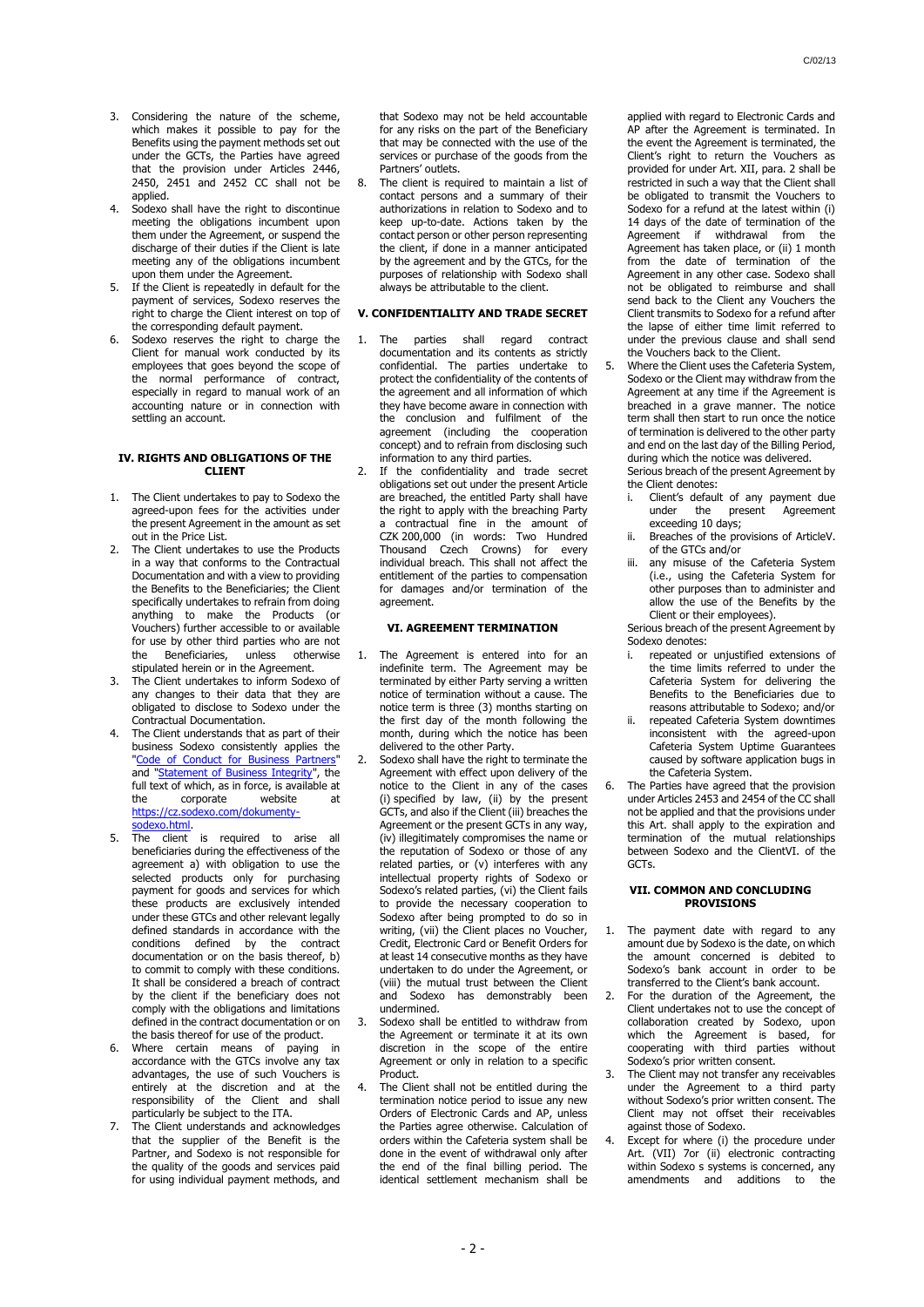Contractual Documentation must be furnished in writing and signed by both Parties in order to apply.

- 5. The Client and Sodexo assume the risk of changes in the circumstances within the meaning of Article 1765(2) of the CC as regards the subject of the Agreement.
- Sodexo may assign the rights and obligations incumbent upon them under the Agreement to third parties. Sodexo shall inform the Client of such assignment of their rights and obligations. The Client expressed their prior consent to such assignments and waives the right to refuse Sodexo's exemption with regard to such assignments within the meaning of Article 1899 of the CC.
- <span id="page-2-2"></span>Sodexo may change the GCTs, the Price List or the Complaints Procedure or any parts thereof during the term of the Agreement, it being understood that in such a case:
	- Sodexo shall send the modified GTCs, Price List or Complaint Procedures in writing or in electronic format to the Client at least 30 days before the proposed effective date;
	- if the Client does not consent to the modification, the Client may terminate the Agreement in accordance with Article [VI](#page-1-1) [\(1\)](#page-1-3) above, in which case the Agreement shall be governed by the original text of the GTCs, Price List and<br>Complaint Procedures until its Complaint Procedures until its termination;
	- iii. Sodexo may only modify the GTCs, Price List or Complaint Procedure to a reasonable extent, namely as regards (i) the range, methods, conditions and billing of the services provided by Sodexo under the Agreement, (ii) the range and properties of the Products (including the introduction of new and withdrawal of existing types of Products); (iii) the appearance and design of the product, (iv) the methods of paying the price for the Products (including the introduction of new, and withdrawal of existing types of payment methods); (v) adjustments to the amount of Sodexo's fees depending on the trends in inflation rates, tax legislation and costs of operating the systems, using which the brokering  $s$ ervices are provided under the Agreement, (vi) revisions based on changes to technology used for processing of Products (e.g. new technical media).
- 8. Handling of complaints and claims lodged by the Clients shall be governed by the Complaint Procedures.
- Unless specified otherwise under the Agreement, the Client consents to Sodexo using electronic invoicing means under the Agreement, namely by sending invoices to the email designated to receive invoices under the Agreement.
- 10. Unless otherwise agreed in the contract, the Client and Sodexo shall act as two separate controllers of personal data.
- 11. The Client and Sodexo independently process the personal data of Data Subjects for the purpose of fulfilling their obligations under the Agreement on the Brokering of Benefits, whereby the purpose and means are determined by each Administrator separately in accordance with the Regulation. At their own expense, the Client and Sodexo shall fulfil their obligations under the Regulation and process Personal Data only in accordance with the applicable requirements.
- 12. The Client guarantees that they demonstrably keep Personal Data in accordance with the Regulation and with generally binding legislation of the Czech Republic, and, where so required by this legislation, they also keep on file consent to the processing of Personal Data that has been duly granted by the data subjects. If the data subject revokes the consent for processing of personal data during the effectiveness of the obligation, the Client shall inform Sodexo promptly, and Sodexo shall cease to process the data subject's personal data and shall delete the data, if Sodexo has no other legitimate reason to process the data.
- 13. Sodexo has adopted technical and organisational measures to prevent the unlawful or random destruction, loss, alteration or unauthorised disclosure of shared, stored or otherwise processed Personal Data and to prevent unauthorised access thereof.

# <span id="page-2-0"></span>**B. VOUCHERS**

# **VIII. SCOPE OF THE SERVICES PROVIDED AND USE OF VOUCHERS**

1. Vouchers may be used to pay for the following types of goods and services (Benefits):

**Gastro Pass**, within the meaning of Art.  $6(9)(b)$  and Art. 24(2)(j) point 4. Of the ITA serves as the means of providing staff plant catering services. The Gastro Pass may be used to pay for meals and to purchase food. **Flexi Pass**

- within the meaning of Art. 6 (9)(d) of the ITA, makes it possible to use the Benefits in the form of leisure activities, which include stays or trips within the meaning of Art. 1 of Act No. 159/1999 Coll., as amended.
- within the meaning of Section 6(9)(d) of the ITA, makes it possible to make use of the Benefit through the use of sports facilities, as a contribution to cultural and sporting events, or to purchase paperback books at select contractual partner outlets.
- within the meaning of Art. 6(9)(d) of the ITA, makes it possible to make use of the Benefit by using services of a healthcare establishment, including the option to pay for any medical devices provided by persons authorised to do so.

If so agreed between the Parties, Flexi Pass may not cover within the meaning of Art. 6(9)(d) of the ITA service.

**Focus Pass** makes it possible to use services related to leisure activities or cultural and sporting events, educational events, buying vitamins, vitamin products, and preparations or vaccinations, buying books. The services provided conform to Ministry of Finance Decree No. 114/2002 Coll., on the Fund of Cultural and Social needs, as amended.

**Gift Pass**, within the meaning of Art. 6(9)(g) of the ITA, makes it possible for the Benefits to be used in the form of non-monetary gratuitous services. The Gift Pass may be used to collect both tangible gifts and services.

- 2. For further information on each type of Voucher mentioned above, go to Sodexo's website [\(www.sodexo.cz\)](http://www.sodexo.cz/).
- The types of Benefits that various Vouchers can be used to pay for will be indicated on each individual Voucher. The Vouchers may not be used to pay for any Benefits other than those indicated. Each Voucher contains information on its nominal value or method of use.
- As part of its brokering activity, Sodexo organises a network of Partners, at whose outlets the specific types of Vouchers may be used and who are contractually bound to<br>accept the Vouchers. The Client accept the Vouchers. The understands there may be certain changes in the Partner network, and Sodexo reserves the right to make such changes. For updated lists of the Partners go to Sodexo's website ([www.mujpass.cz\)](http://www.mujpass.cz/). Sodexo Partners' outlets may also be marked with stickers showing the types of Vouchers that may be used with each Partner.
- 5. Where certain types of Vouchers involve any tax advantages, the use of such Vouchers is entirely at the discretion and at the responsibility of the Client and shall particularly be subject to the ITA.

The Client acknowledges that Sodexo is not responsible for the quality of the goods and services purchased with the Vouchers and does not assume any responsibility for any risks on the part of the Voucher holder that may be associated with the services or goods purchased from Partner outlets.

# **IX. PLACING AN ORDER**

- <span id="page-2-3"></span>1. The Client may order Vouchers through [www.mojesodexo.cz](http://www.mojesodexo.cz/) or by filling out a customised order form and personally delivering the form to the customer centre. The Client may also order a written agreement by fax or e-mail sent to [info.cz@sodexo.com](mailto:info.cz@sodexo.com) from the Contact **Person's e-mail address, via the Cafeteria** system, or via the Client Portal.
- The Client is required to properly complete all details in the order.
- 3. Sodexo shall not be liable for the resultant goods or services provided against any Client Order that contains irregularities or apparent misstatements.
- The fee for each Voucher supplied is determined as a sum of the Voucher's nominal value and the fee for issuing the Voucher specified in the Price List. If the overall fee amount for issuing a Voucher, exclusive of the VAT, against any single Order is lower than the minimum fee specified in the Price List, the Client undertakes to pay the total fee for the Vouchers ordered that amounts to the minimum fee increased by the VAT.
- <span id="page-2-4"></span>5. The Client shall pay the fee for the Vouchers ordered in advance by bank transfer against an advance invoice, in cash at the Customer Centre, or by cash-on-delivery, unless the Parties agree otherwise.
- The provision under Art. [IX](#page-2-3) [\(5\)](#page-2-4) above shall not apply to payments for Vouchers ordered via the Cafeteria System.

# <span id="page-2-1"></span>**X. PERSONALISATION AND CLIENT ACCOUNT**

1. For Orders collected via [www.mojesodexo.cz,](http://www.mojesodexo.cz/) the Client shall be entitled when sending Vouchers to order a special service involving division of Vouchers into envelopes based on the Client's requirement entered into the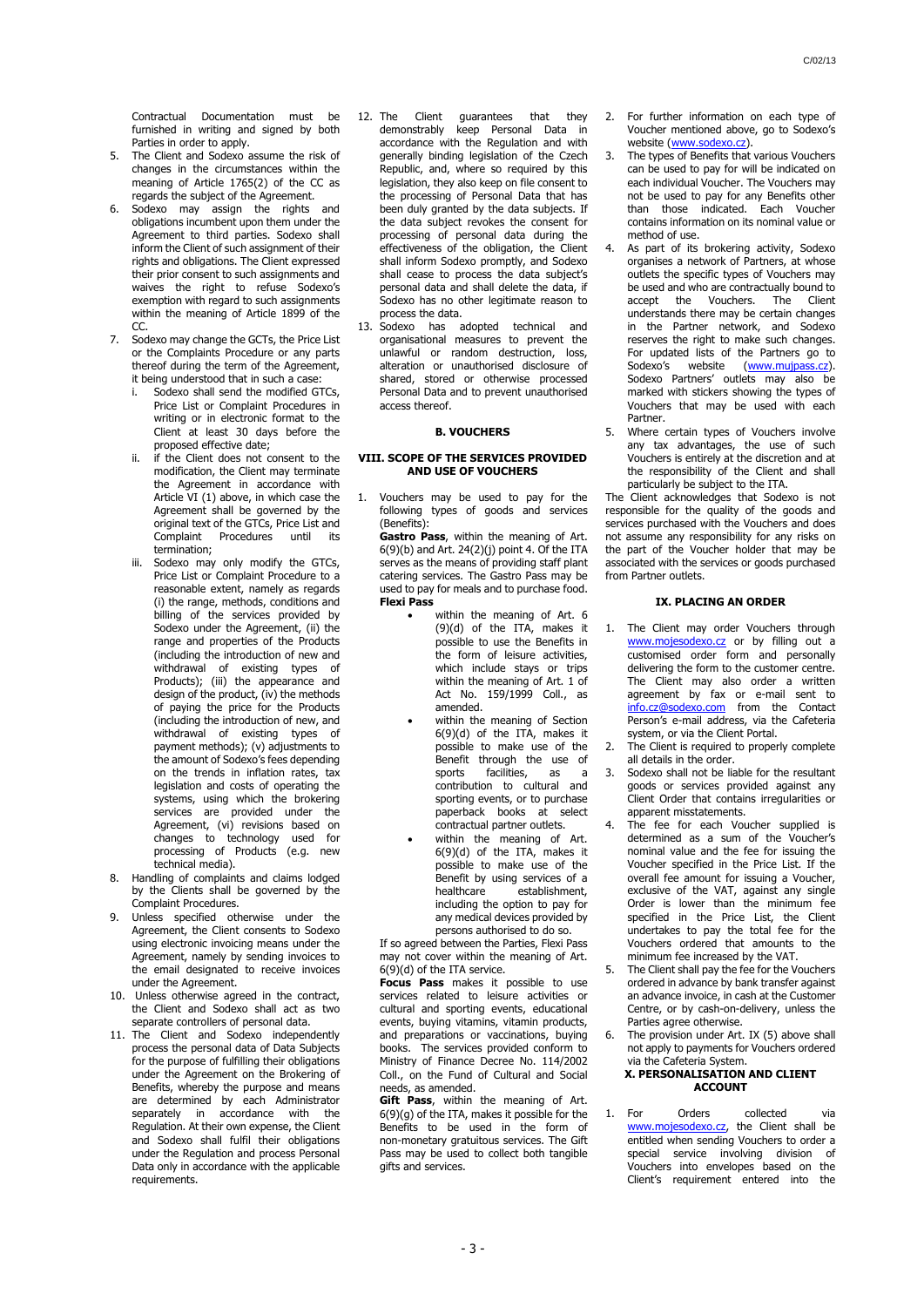respective system template [www.mojesodexo.cz](http://www.mojesodexo.cz/) and details specified by the Client in the order (**"Voucher Personalisation"**). In such case, Sodexo shall be required to carry out the Client's entered Voucher Personalisation.

<span id="page-3-0"></span>2. Sodexo undertakes to set up Client Accounts for Clients using the data contained in the Agreement and in the Order in accordance with Art[. IX](#page-2-3) of the GCTs unless the Client already has such an account.

# **XI. DELIVERY AND COLLECTION**

- <span id="page-3-2"></span>Sodexo undertakes to deliver ordered Vouchers to the Client within five business days after the payment in full of the fee for their issuance, to the Client's delivery address specified in the Agreement or in the order. Where the Client requires an earlier delivery of the Vouchers, Sodexo may charge an extra fee.
- 2. Sodexo may trust the delivery to a carrier of their own choosing. The shipping fees are specified in the Price List.
- When Vouchers are ordered, the person authorised to represent the Client shall sign the handover record.

#### **XII. VALIDITY**

- <span id="page-3-1"></span>1. The Vouchers are valid from the day of issue, unless specified otherwise therein. The validity of the Vouchers is limited. The validity term is indicated in each Voucher and once it expires, the Voucher may no longer be used to pay for the goods or services.
- The Client may return to Sodexo any nondamaged and non-invalidated Vouchers that have not been used up by the Client before the lapse of their validity period, at the latest by the 10th day after the lapse of their validity period. If the Vouchers are sent by post or via a carrier, the effective date is the one indicated in the posting stamp or the date the consignment is collected by the Client indicated in the transport document. Sodexo shall reimburse the Client for any duly returned Vouchers at an amount corresponding to the nominal value of the Vouchers returned.

# <span id="page-3-3"></span>**C. CAFETERIA**

#### **XIII. SYSTEM**

- 1. Sodexo shall provide the Cafeteria System at the disposal of the Client and their employees.
- 2. The Client agrees to pay Sodexo a fee for the use of the Cafeteria system. The Client further agrees to pay for the Benefits ordered by Beneficiaries via the Cafeteria system, under the terms of these GTC.
- 3. Sodexo is entitled to carry out essential service stoppages of the Cafeteria system, during which it will be temporarily unusable. Planned service downtime is not taken into consideration as part of the uptime guarantee for the Cafeteria system.
- Sodexo guarantees that the services and goods offered within the Cafeteria system are tax-optimisable for the Beneficiaries if they are identified as tax optimisable within the Cafeteria system at the time of being ordered by the Client or the Beneficiaries.
- 5. A list of services provided by Sodexo within the Cafeteria system is available in the Conditions for Use.

### **XIV. ORDERING OF BENEFITS**

- 1. Sodexo shall make it possible for Beneficiaries to order the Benefits within the Cafeteria System as part of their programme and via the logistic channels selected by the Client under the Agreement. Benefit orders placed by Beneficiaries are
- processed using Points. 3. Sodexo undertakes to ensure the Cafeteria system registers all Benefit Orders (**"List of**
- **Ordered Benefits"**). The List of Ordered Benefits during the
- Billing Period shall be used as the basis for the invoicing of the Benefits ordered. The Client shall pay the price of the Benefits ordered during the Billing Period by bank transfer, against an advance invoice issued by Sodexo to the Client as soon as the Billing Period ends. Once the pro forma invoice is paid Sodexo shall issue a proper invoice.
- By ordering of goods and/or services via the Cafeteria system, the Beneficiary shall enter into a contractual relationship with the Partner, which is governed by the Partner's commercial terms.
- The Benefits in the form of Sodexo Vouchers will be supplied after the end of the Billing Period in accordance with Art. [XI](#page-3-2) of the GCTs.
- Except for where the Beneficiary places direct orders at Partners' e-shops, any Benefits Orders placed within the Cafeteria system shall be regarded as placed in favour of the Beneficiaries within the meaning of Article 1767 of the CC. The provisions of Articl[e IV\(](#page-1-4)[7\)](#page-1-5) of the GTCs shall be applied similarly with the exception of the obligation to pay the price for the goods and/or service, which shall remain an obligation of Sodexo, with the exception of entitlements stemming from the Partner's non-fulfilment, which may be exercised either by the Beneficiary or Sodexo.

# **D. MOJEBONUSY, MUJSWAP**

# **XV. GENERAL PROVISIONS**

- 1. Sodexo shall provide the mojeBonusy System at the disposal of the Client and their employees. The mojeBonusy System allows the Client and their employees (Beneficiaries) to electronically select specific employee Benefits (whether in kind or monetary) as part of the budget defined by the Client based on each specific Beneficiary's preferences.
- 2. As part of the Benefits brokered by Sodexo (Vouchers, Points within the Cafeteria system, etc.), the mojeBonusy system is used by the Client as a platform for generating Orders placed by the Client.
- 3. Sodexo provides the Client with a geographically limited licence to use the mojeBonusy system for the duration that Sodexo holds property rights to this application. The Client is entitled to use this licence only for purposes of selecting the form in which their Employee Benefits shall be provided. By obtaining the licence the Client shall not acquire any title or any other rights to the application beyond the authorisation to use the application in the agreed-upon manner.

#### **XVI. RIGHTS AND OBLIGATIONS OF THE PARTIES**

1. Sodexo shall conduct the basic setting and implementation of the mojeBonusy system

as requested by the Client and make the mojeBonusy system accessible to the Client and their Beneficiaries by the agreed-upon

- date.<br>Sodexo 2. Sodexo undertakes to operate the mojeBonusy System during agreed term in such a way as to guarantee to the Client the mojeBonusy System availability specified under the mojeBonusy System Uptime Guarantee.
- The Client shall upload data on the Beneficiaries in the mojeBonusy system by the agreed-upon date, including, without limitation, the specific amount credited, which each Beneficiary may use under the mojeBonusy system.
- Each beneficiary may select the method of using the amount credited to them by the agreed-upon date (final day of the Billing Period) in the mojeBonusy system.
- After the end of each Billing Period, Sodexo shall provide the Client with aggregate data on the selections made by the Beneficiaries in the form of a List of the Ordered Benefits via the mojeBonusy system.
- 6. If Benefits brokered by Sodexo are selected, the Parties shall proceed on the basis of the order placed by Sodexo's Client as specified under the relevant provisions of Part [B](#page-2-0) o[r C.](#page-3-3)
- 7. The provisions of the GTCs regarding the mojeBonusy system shall also apply reasonably for the MujSwap system, with the difference being that the MujSwap system is intended for continuous transfer of part of the wages of the Beneficiary and is accessible continually.

# **E. ELECTRONIC CARDS**

#### **XVII. GENERAL PROVISIONS**

Sodexo shall at all times be entitled to the commission once a proper Credit and/or Electronic Card Order is placed.

### **XVIII. CONDITIONS APPLICABLE TO ISSUING AND ACTIVATION**

- 1. The Client is entitled to require Sodexo to issue one or more Electronic Cards in the manner defined in the [Conditions for Use.](https://cz.sodexo.com/home/dokumenty-sodexo/sodexo-benefity/newsList-area/souhrnna-prohlaeni-sodexo-benefi/podminky-uzivani-benefitu.html) By default, the cards are issued as inactivated.
- 2. All responsibility for the Electronic Card and Credit shall pass to the Client once the consignment is taken over by the Client (for deliveries made to the Client's address) and by the Holders (for deliveries made to the Holder's address).
- 3. The Electronic Card is issued with pre-set limits, which the Client is not authorised to change.

### **XIX. CONDITIONS APPLICABLE TO THE TOPPING UP CREDIT**

- 1. In the Client Access section, the Client may ask Sodexo to increase their Credit, both with regard to specific Electronic Cards and collectively for the entire Portfolio, at all times against a Credit Order.
- 2. In a Credit Order, the Client shall especially determine the Electronic cards, for which the Credit is to be increased and by what amount.
- 3. Provided the Credit Order is correct, once they receive the Order, Sodexo shall issue a pro forma invoice for the Client stating the amount due that corresponds to the required Credit top-up amount increased by the respective Credit Order fee. Once the invoiced amount is paid, Sodexo undertakes